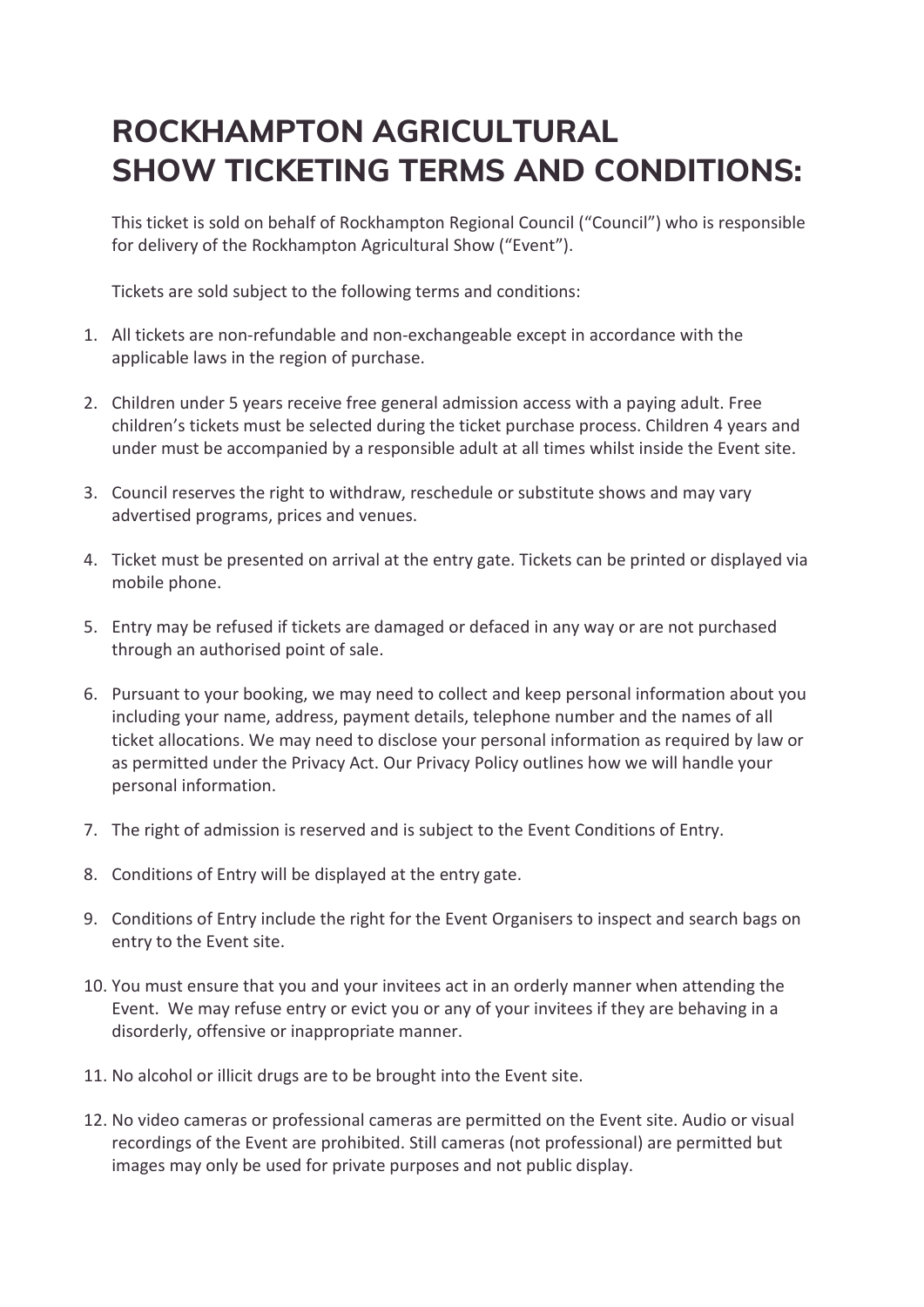- 13. The following restricted and prohibited items are not permitted into the Event:
- o Glass or cans
- o Illegal substances, including controlled, dangerous or illicit drugs
- o Flares or fireworks
- o Laser pointers
- $\circ$  Weapons, or resemblance of weapons, including knives, firearms, blunt offensive objects, batons and those with sharp ends
- o Projectile items, including balls, frisbees, rackets or similar objects
- o Bicycles, skateboards, skates, scooters and helmets of any form
- o Political or offensive materials
- o Recording devices (for commercial purposes) and tripods
- Selfie sticks
- $\circ$  Flag poles of more than 1 metre in length / banners or flags larger than 1m x 2m
- o Eskies including motorized eskies
- o Domestic animals (other than trained assistance dogs)
- o Musical instruments and noise makers, including drums, whistles, air horns and loud hailers
- $\circ$  Other items as determined by Council that may cause injury, public nuisance or safety concerns
- 14. You consent to be included in photographs, film and sound recordings of the Event and for these photographs and recordings to be used by Council during or after the Event, including for promotional purposes.
- 15. At its absolute discretion, Council may impose COVID-19 requirements on the Event. You must adhere to any Council and Queensland Health COVID-19 requirements at all times (including any change to requirements before or during the Event).
- 16. To the fullest extent permitted by law, we do not accept liability of any nature for the acts, omissions or default of those providing services in connection with the Event or any liability for any injury, damage, loss, delay or additional expenses which are incurred at or in association with this Event. Where legislation implies any condition or warranty which cannot be excluded or modified, that condition or warranty will be deemed to be included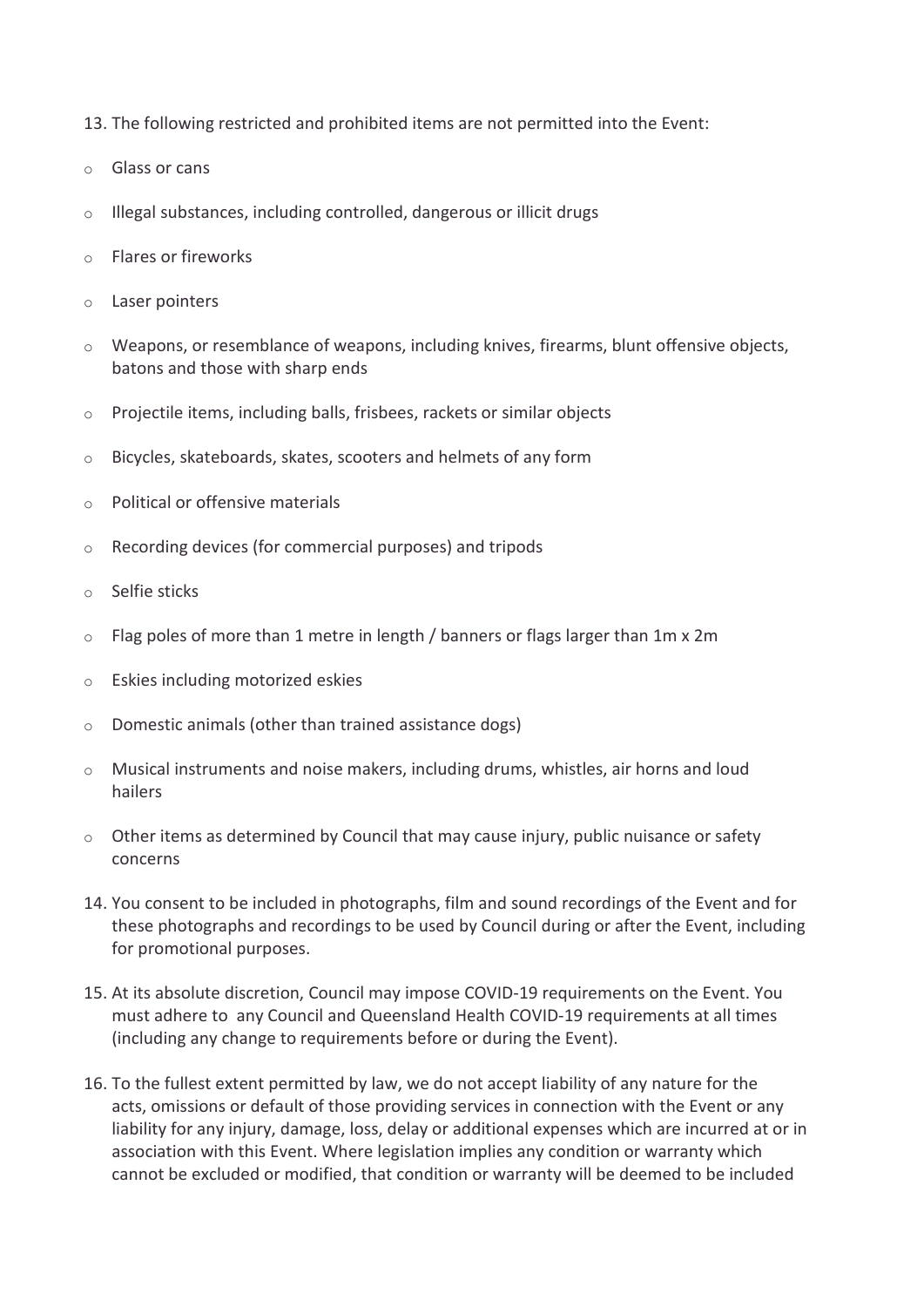in these conditions. However, our liability for any breach of such condition or warranty will be limited, at our option, to the cost of refunding the ticket. In no event will we be liable for any indirect, consequential, exemplary or special damages.

- 17. You acknowledge that neither Council nor the Event site will be responsible for any loss or damage to the property (including personal property such as bags, money or other personal items) brought to or purchased at the Event by you or your invitees.
- 18. You will be liable for any loss or damage caused at the Event by you or your invitees.
- 19. We reserve the right to cancel or postpone the Event for any reason.
- 20. If the Event, or any part of the Event, is cancelled due to adverse weather or for any other cause reasonably beyond Councils control, there is no right to refund or exchange and no obligation is assumed by Council to arrange a substitute Event.
- 21. There will be no refund on any unused portion of tickets if you or your invitees are asked or forced to leave or if you decide not to attend any part of the Event.

Council reserves the right to update, modify or change these Terms and Conditions from time to time. Any changes will be available on the Rockhampton Agricultural Show website.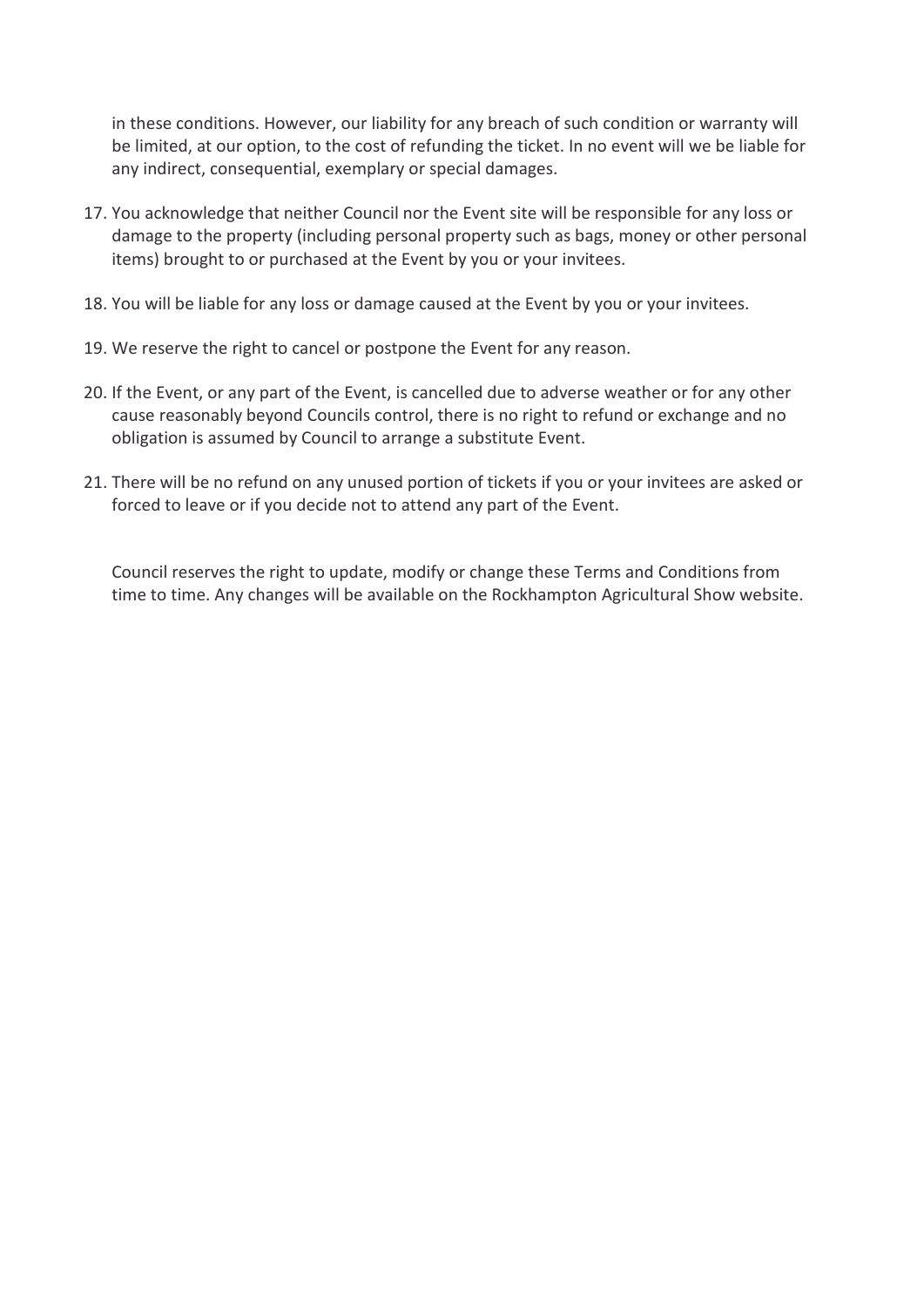# **ROCKHAMPTON AGRICULTURAL SHOW CONDITIONS OF ENTRY:**

Rockhampton Regional Council ("Council") is responsible for the delivery of the Rockhampton Agricultural Show event ("the Event").

Entry to this Event is subject to the following conditions:

- o Council reserves the right to inspect and search bags brought into or out of the Event;
- o Persons under 13 years must be under the direct supervision of a ticket holding parent or legal guardian at all times;
- $\circ$  You must not enter any restricted areas, such as back of house, performance areas, VIP and hospitality areas or any other area not accessible by the public;
- Alcoholic beverages must not be taken into or out of the Event. It is an offence for minors to purchase or consume alcohol or for persons to supply alcohol to minors. Alcohol may only be consumed in clearly marked areas of the Event;
- o Patrons are only permitted to bring small amounts of food for personal consumption and sealed bottles of water into the Event. Consideration will be given to those with special dietary requirements;
- o Smoking (including the use of electronic cigarettes or similar devices) is only permitted in the designated outdoor smoking areas of the Event;
- o Unauthorised soliciting, collections and customer surveying is not permitted;
- You must not engage in any form of ambush marketing and must not conduct any activity that conflicts with, impairs, infringes or denigrates the rights of any official sponsor or Council.
- o No video cameras or professional cameras are permitted on the Event site. Audio or visual recordings of the Event are prohibited. Still cameras (not professional) are permitted but images may only be used for private purposes and not public display.
- $\circ$  You consent to be included in photographs, film and sound recordings of the Event. Images and footage from this Event may be used in the Council promotional material and media.
- $\circ$  You must follow all reasonable directions given by event staff and security
- o At its absolute discretion, Council may impose COVID-19 requirements on the Event. You must adhere to any Council and Queensland Health COVID-19 requirements at all times (including any change to requirements before or during the Event).
- o You must not behave in a disorderly, offensive, threatening or inappropriate manner towards other patrons or Event staff.
- $\circ$  You must present valid event tickets or accreditation to gain entry and re-entry.
- $\circ$  The following restricted and prohibited items are not permitted into the Event:
- o Glass or cans
- o Illegal substances, including controlled, dangerous or illicit drugs
- o Flares or fireworks
- o Laser pointers
- o Weapons, or resemblance of weapons, including knives, firearms, blunt offensive objects, batons and those with sharp ends
- o Projectile items, including balls, frisbees, rackets or similar objects
- o Bicycles, skateboards, skates, scooters and helmets of any form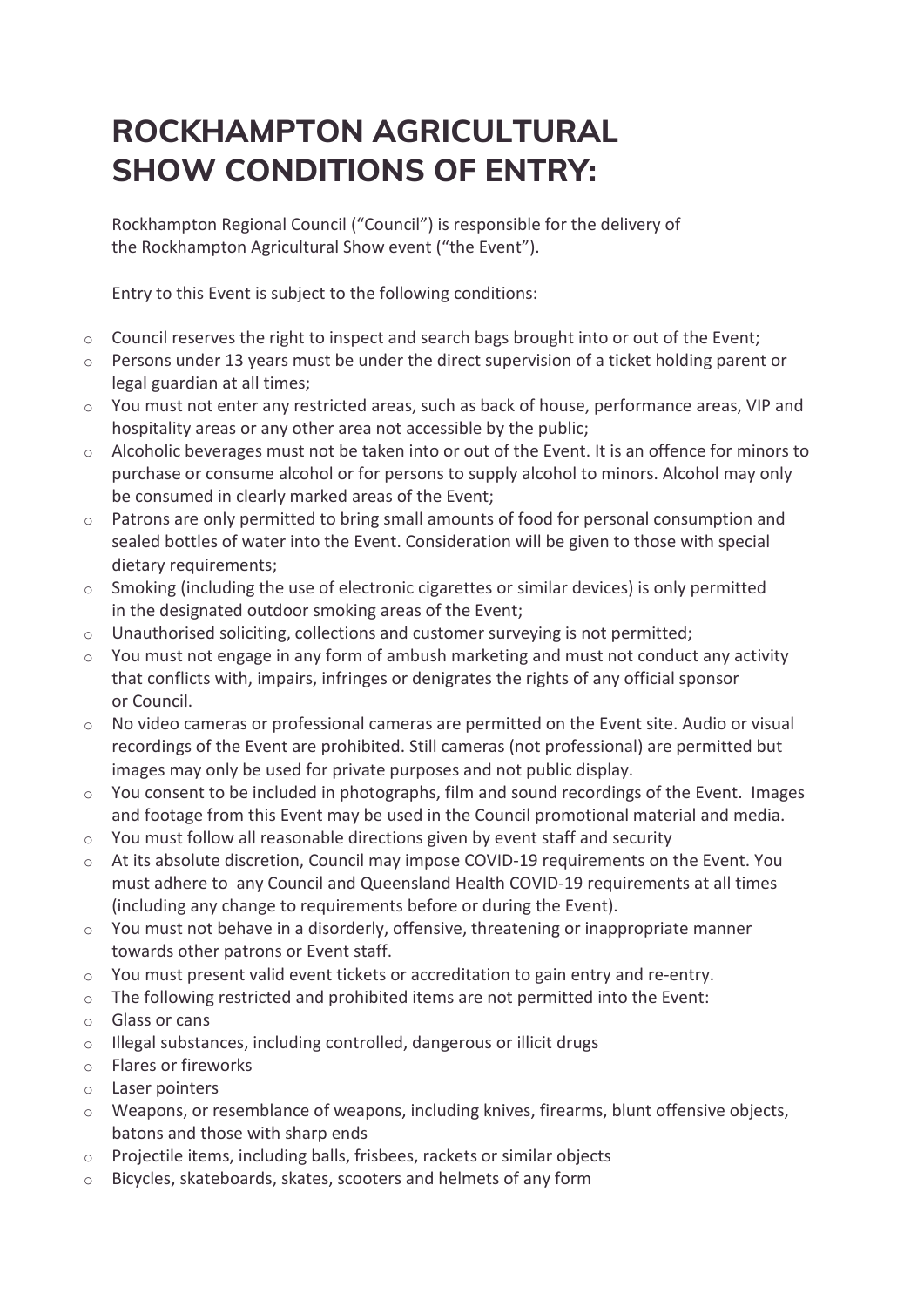- o Political or offensive materials
- o Recording devices (for commercial purposes) and tripods
- o Selfie sticks
- $\circ$  Flag poles of more than 1 metre in length / banners or flags larger than 1m x 2m
- o Eskies including motorized eskies
- o Domestic animals (other than trained assistance dogs)
- $\circ$  Musical instruments and noise makers, including drums, whistles, air horns and loud hailers
- $\circ$  Other items as determined by the Council that may cause injury, public nuisance or safety concerns
- o Breaches of any of the above conditions of entry may result in your removal from the Event. Council reserves the right to refuse entry to the Event to any patron who:
- o Does not have valid event tickets or accreditation
- o Is in possession of any prohibited or illegal objects
- o Does not adhere to the Council and Queensland Health's COVID-19 requirements
- $\circ$  To the fullest extent permitted by law, we do not accept liability of any nature for the acts, omissions or default of those providing services in connection with the Event or any liability for any injury, damage, loss, delay or additional expenses which are incurred at or in association with this Event. Where legislation implies any condition or warranty which cannot be excluded or modified, that condition or warranty will be deemed to be included in these conditions. However, our liability for any breach of such condition or warranty will be limited, at our option, to the cost of refunding the ticket. In no event will we be liable for any indirect, consequential, exemplary or special damages.
- o You acknowledge that neither Council nor the Event site will be responsible for any loss or damage to the property (including personal property such as bags, money or other personal items) brought to or purchased at the Event by you or your invitees.
- o You will be liable for any loss or damage caused at the Event by you or your invitees.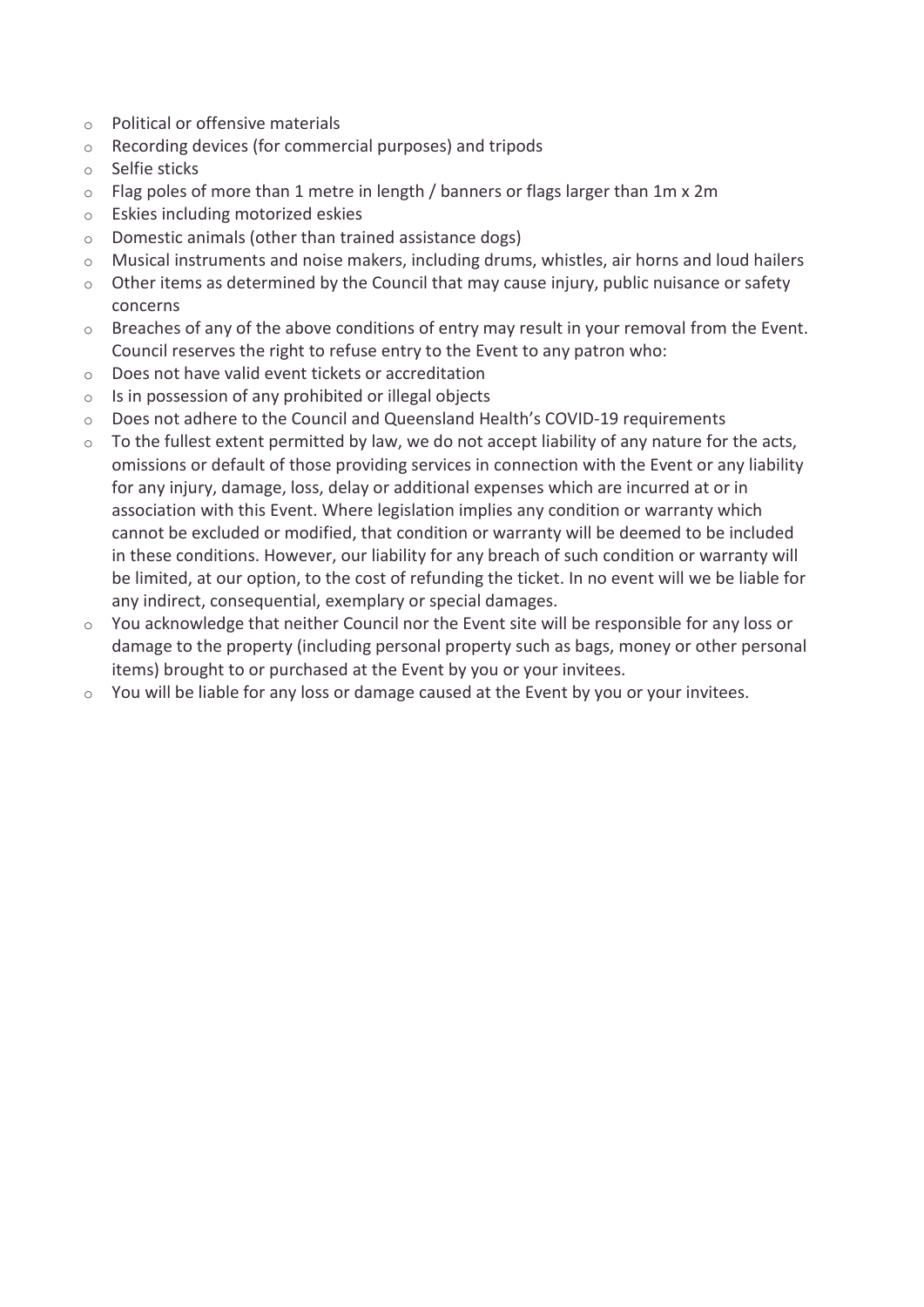# **FERVE TICKETS TERMS AND CONDITIONS**

# **DEFINITIONS**

Our, We, Us - is Ferve Tickets Pty Ltd (ABN 41 074 903 085) which includes our related entities, directors, officers and agents of 27/296 Bay Rd, Cheltenham VIC 3192 Australia Website - the website where you will view events and purchase tickets, usually a subdomain of ferve.tickets.

Services - the browsing, selection and purchase and delivery of event tickets and related items; management of bookings, tickets and other personal information.

# **YOUR AGREEMENT TO THESE TERMS**

By using our Website or Services or purchasing tickets, you agree to these terms and conditions, as well as the Event Organiser Terms and Conditions available above, and the Ferve Tickets Security and Privacy Policy available at [https://ferve.tickets/event-ticketing](https://ferve.tickets/event-ticketing-by-ferve-tickets/)[by-ferve-tickets/](https://ferve.tickets/event-ticketing-by-ferve-tickets/)

## **SERVICES PROVIDED**

We operate and maintain a secure website and service for the sale of tickets, passes, merchandise, gift vouchers, membership, and in certain conditions, donations, for Event Organisers.

We supply payment processing, ticket generation, and other services to facilitate the sale of tickets for Event Organisers.

## **ACCEPTABLE USE OF SERVICES**

You agree that you will use the Website and Services provided only for their intended use, and will not abuse, disrupt, or otherwise interfere with the operation of the Service, nor engage in any illegal activity by using the Service, including hacking into the website or disrupting service by repeatedly requesting pages or content, nor use bots, spiders or other automated systems to either purchase or disrupt the purchase of tickets.

## **PAYMENT PROCESSING**

All payments are processed through secure card payments systems by Ferve Tickets Pty Ltd. For further information please see our Privacy and Security policy located at [https://ferve.tickets/event-ticketing-by-ferve-tickets/.](https://ferve.tickets/event-ticketing-by-ferve-tickets/) Ferve Tickets is responsible for card purchases, refunds on event cancellations, card statement enquiries, and chargebacks. Each ticket you purchase on this website may be subject to fees and charges which are nonnegotiable and non refundable in the event of a refund or cancellation. All prices are stated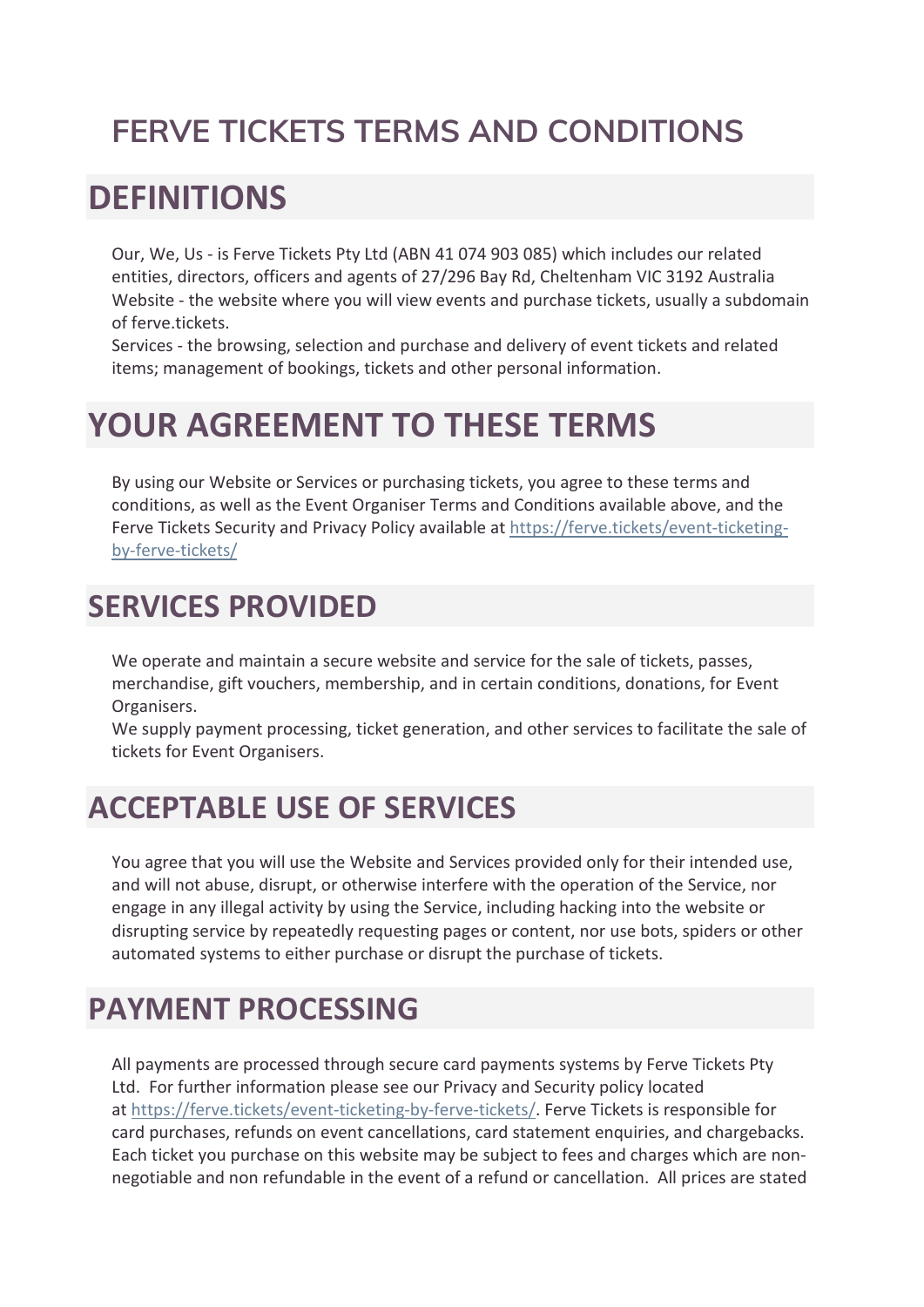in the currency applicable on the checkout where you are entering your card details.

## **EVENT VARIATIONS**

We cannot offer any compensation or be liable in any way for events which have any variation (including postponement) from that which is described by the Event Organiser during the on sale period. In this case you should contact the Event Organiser to discuss your concerns.

#### **REFUNDS**

Refunds may be allowed by the Event Organiser and/or under Australian Consumer Law (if applicable). Please contact the Event Organiser to discuss your specific circumstances for a refund as any obligation for a refund rests solely with the Event Organiser. You agree that when applicable, booking fees or other surcharges for processing tickets to the original purchase are not refundable, and are a cost of supplying the Services, including the refund.

#### **CANCELLATIONS**

Where an event is cancelled, you are entitled to a refund. When we are notified by an Event Organiser that an event is cancelled, we will work with that Event Organiser to ensure that all tickets are promptly refunded. This should be within 2-3 business days of when the event is cancelled by the Event Organiser. Once your refund is processed normal credit card processing for refunds apply, which means it may take another 3-5 business days for the refund to show on your card statement. If a refund fails to appear on your statement after that time, please contact us. If we believe the refund has been processed successfully, then you will then need to speak to the issuer of your card in order to chase up the refund.

#### **EXCHANGES**

Exchanges of tickets may be permitted by the Event Organiser, either via self exchange on our website or via an assisted exchange over the phone.

In such a case you agree to pay any fees associated with the exchange of tickets, and that the tickets to the original event or other items purchased become null and void at the time the exchange is processed.

# **INTELLECTUAL PROPERTY**

You agree that the System and all non third party content contained within it is our intellectual property and is owned or licenced by us.

You will refrain from copying, modifying, re-publishing, iframing, distributing or communicating any part of the Website or Services or information contained within in any way that may infringe our intellectual property. You are given permission to download or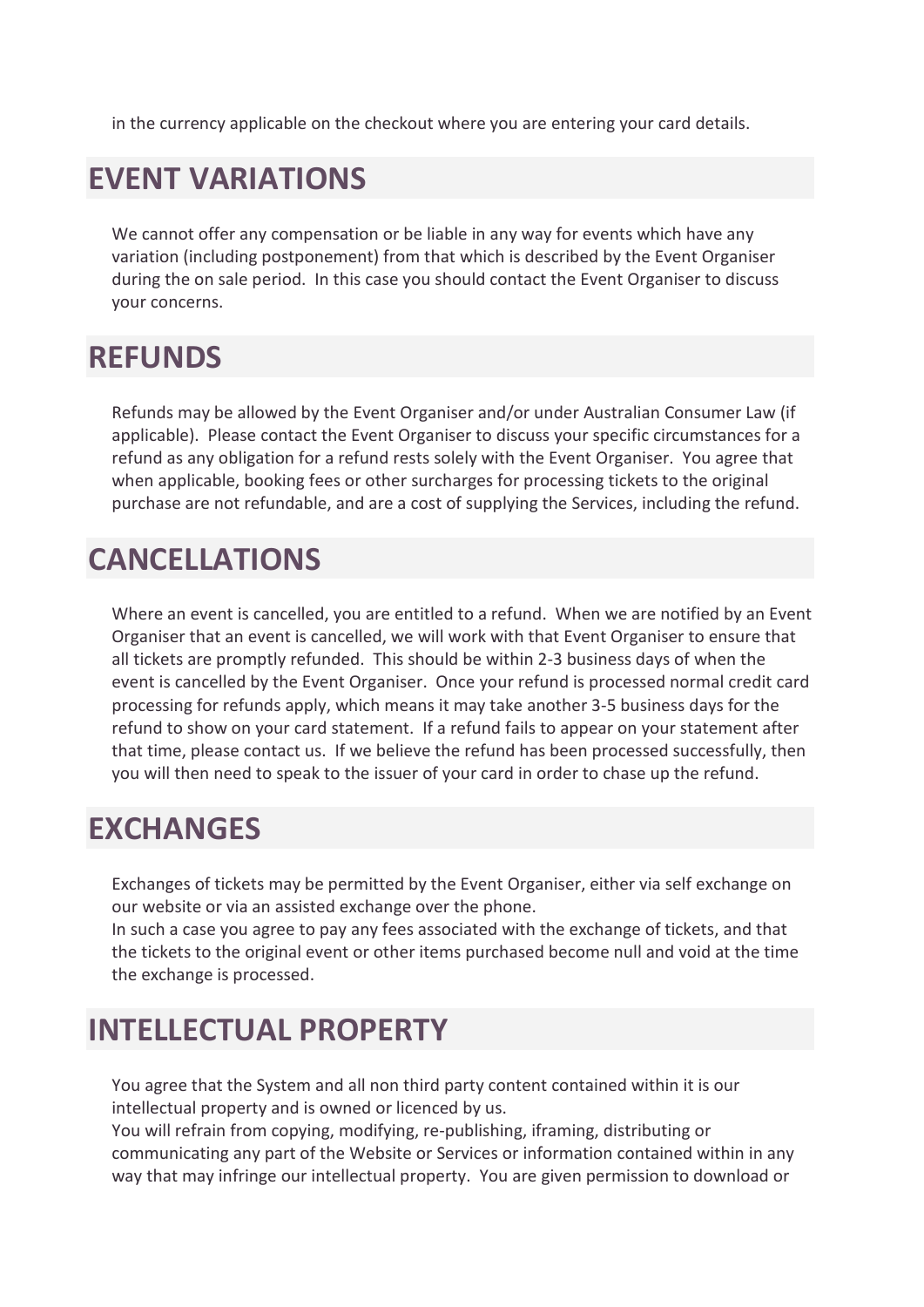access content as part of the normal operation of this Website and Service.

## **THIRD PARTY CONTENT**

Event organisers may link to or incorporate third party content in event descriptions, images or other parts of the System. This third party content is provided 'as is', without any warranties as to the suitability of the content, or its legal use. You indemnify us against any action for the use of third party content by an Event Organizer or other party.

## **RESELLING OR SCALPING TICKETS**

Reselling or scalping tickets from this website is expressly prohibited and will result in termination of your access to the Services and potential legal action. Should you wish to refund tickets please contact the Event Organiser to discuss your circumstances for a refund rather than attempting to resell tickets.

# **TERMINATION OF SERVICES**

We may terminate or suspend your rights to use the Services we provide at any time if you breach these terms, if you misuse or abuse the Services, including for any illegal activity, or if your use of the Services would expose us to legal liability.

# **INCONSISTENCY, SEVERABILITY AND SURVIVAL OF TERMS**

If an Event Organiser Terms and Conditions are in conflict or inconsistent with these Ferve Terms and Conditions, then these Ferve Terms and Conditions will prevail over the Event Organiser conflicting or inconsistent terms.

All other provisions of these terms continue to survive in the case of any severability of a specific term, or the termination of your use of the Services.

# **LIABILITY AND INDEMNITY**

Our entire liability (including us and our related entities, directors, officers and agents) to you will be, to the maximum extent permitted by law, be limited to the fees you have paid us as booking fees, but not including credit card surcharges, which may be added depending on the organizer, for a period of not more than the preceeding 12 months. This includes for any loss or damage including direct, indirect, special or consequential loss, in tort (including if we are negligent), arising from your use of or inability to use the website or Services we provide.

Under Australian Consumer Law (when applicable), we limit the remedies available to you